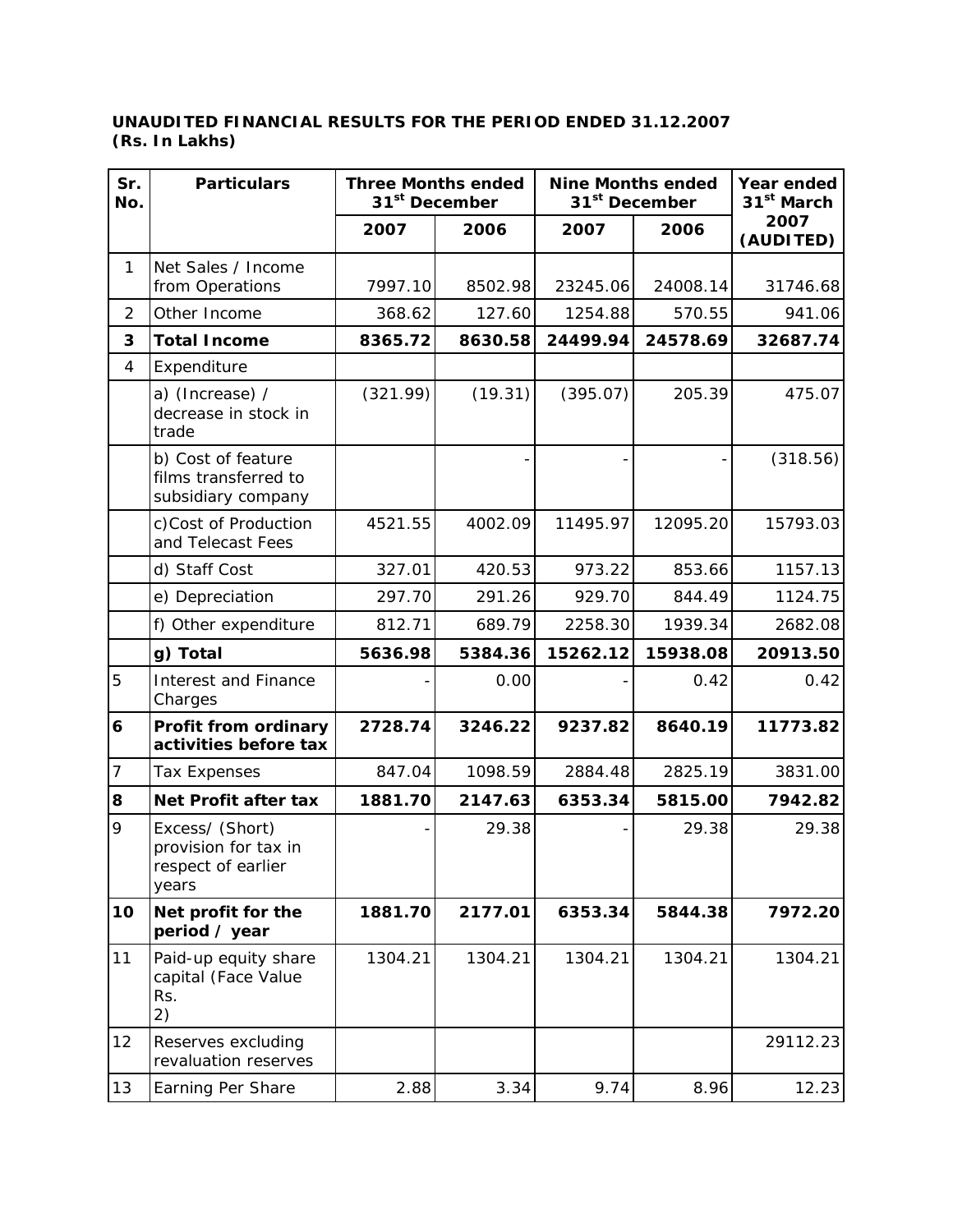|    | (EPS)<br>Basic and diluted EPS<br>(not annualised) |          |          |          |          |          |
|----|----------------------------------------------------|----------|----------|----------|----------|----------|
| 14 | Aggregate of Public<br>Shareholding:               |          |          |          |          |          |
|    | a) Number of shares                                | 39125193 | 37944693 | 39125193 | 37944693 | 37940723 |
|    | b) Percentage of<br>Shareholding                   | 60.00    | 58.19    | 60.00    | 58.19    | 58.18    |

## **SEGMENT WISE REVENUE, RESULTS AND CAPITAL EMPLOYED** (Rs. In Lakhs)

| <b>Particulars</b> |                                                                                  | <b>Three Months ended</b><br>31 <sup>st</sup> December |          | <b>Nine Months ended</b><br>31 <sup>st</sup> December |          | Year ended 31st<br><b>March 2007</b> |
|--------------------|----------------------------------------------------------------------------------|--------------------------------------------------------|----------|-------------------------------------------------------|----------|--------------------------------------|
|                    |                                                                                  | 2007                                                   | 2006     | 2007                                                  | 2006     | (AUDITED)                            |
| 1                  | Segment Revenue                                                                  |                                                        |          |                                                       |          |                                      |
|                    | Commissioned<br>a)<br>Programs                                                   | 7418.68                                                | 7825.71  | 21490.34                                              | 22164.03 | 29286.78                             |
|                    | b) Sponsored<br>Programs                                                         | 578.42                                                 | 677.27   | 1754.72                                               | 1844.11  | 2459.90                              |
|                    | Others<br>$\mathsf{c})$                                                          |                                                        |          |                                                       |          |                                      |
|                    | Total                                                                            | 7997.10                                                | 8502.98  | 23245.06                                              | 24008.14 | 31746.68                             |
|                    | Less: Inter segment<br>revenue                                                   |                                                        |          |                                                       |          |                                      |
|                    | Total Net Sales /<br><b>Income from</b><br><b>Operations</b>                     | 7997.10                                                | 8502.98  | 23245.06                                              | 24008.14 | 31746.68                             |
| $\overline{2}$     | <b>Segment Results</b><br>Profit before tax and<br>interest from each<br>segment |                                                        |          |                                                       |          |                                      |
|                    | a) Commissioned<br>Programs                                                      | 3291.62                                                | 3911.51  | 10606.93                                              | 10413.41 | 14105.38                             |
|                    | b) Sponsored<br>Programs                                                         | 208.56                                                 | 173.03   | 649.30                                                | 362.59   | 562.32                               |
|                    | c) Others                                                                        |                                                        |          |                                                       |          | (46.25)                              |
|                    | <b>Total</b>                                                                     | 3500.18                                                | 4084.54  | 11256.23                                              | 10776.00 | 14621.45                             |
|                    | Less :                                                                           |                                                        |          |                                                       |          |                                      |
|                    | (i) Interest                                                                     |                                                        | 0.00     |                                                       | 0.42     | 0.42                                 |
|                    | (ii) Other unallocable<br>expenditure                                            | 1139.64                                                | 962.67   | 3227.90                                               | 2695.52  | 3718.83                              |
|                    | (iii) Unallocable<br>income                                                      | (368.20)                                               | (124.35) | (1209.49)                                             | (560.13) | (871.62)                             |
|                    | <b>Total Profit before</b>                                                       | 2728.74                                                | 3246.22  | 9237.82                                               | 8640.19  | 11773.82                             |